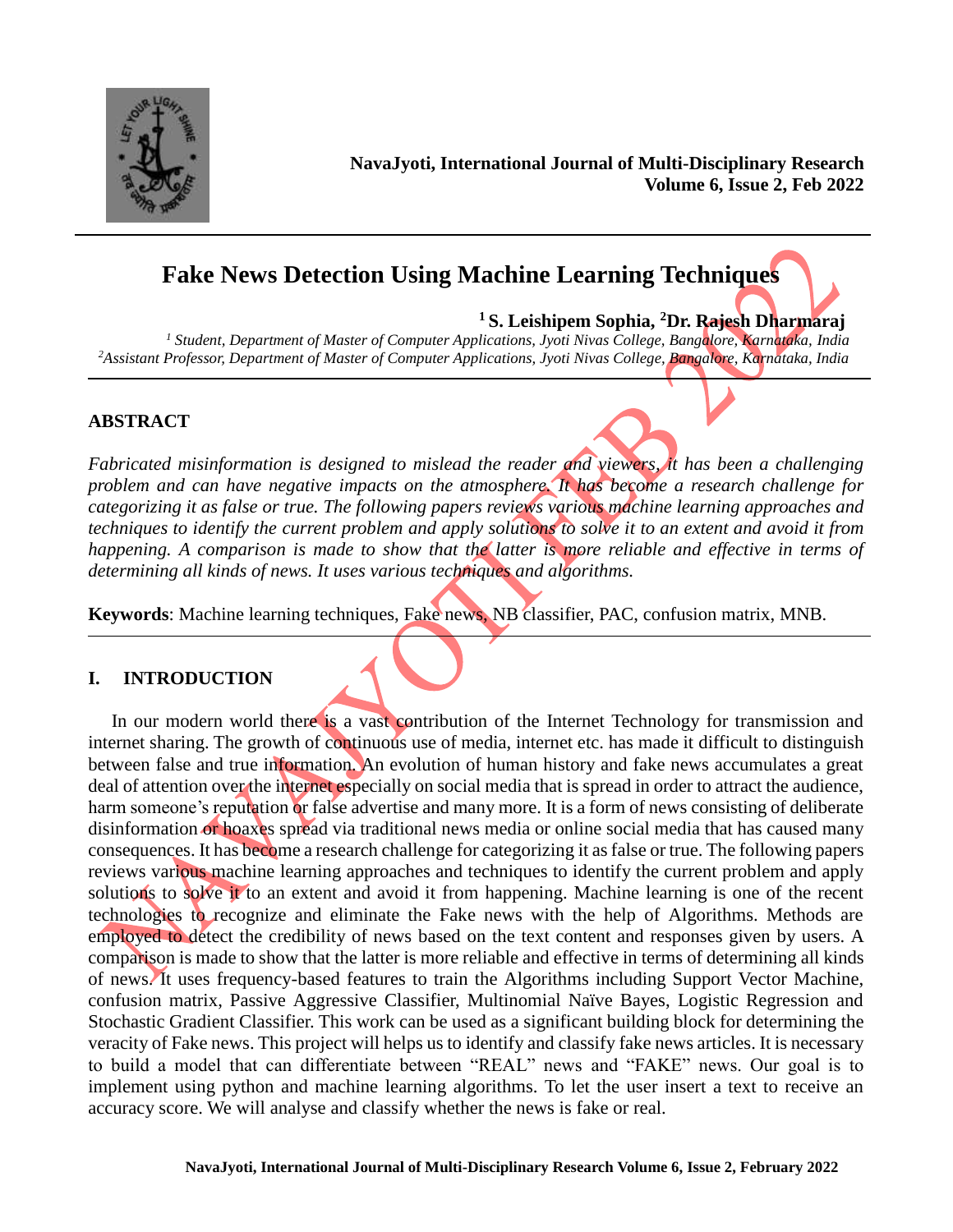#### **II. LITERATURE REVIEW**

 In paper [1] the methods used are Machine learning classification, Detection and logistic Regression. This paper provide insights on how to heuristically spot fake news. First, regarding the information source, provided statistically significant evidence, secondly, regarding social judgment, about an increase of specific affective cues (love, haha and sad votes) relative to the likes, exhibit a statistically significant decrease on the probability that a posting contains fake news. Furthermore, regarding behavioral cues. And lastly focusing on cognitive cues

In paper [2] the methods used are Rumor Classification, Truth Discovery, Clickbait Detection, Spammer and Bot Detection. In this article, they have explored the fake news problem by reviewing existing literature in two phases: characterization and detection. In the characterization phase, they introduced the basic concepts and principles of fake news in both traditional media and social media. In the detection phase, they reviewed existing fake news detection approaches from a data mining perspective, including feature extraction and model construction. They also further discussed the data sets, evaluation metrics, and promising future directions in fake news detection research and expand the fields to other applications.

In paper [3] the methods used are TriFN Framework, Logistic Regression, Naive Bayes, and Decision Tree. They proposed a novel framework TriFN to model tri-relationship for fake news detection. TriFN can extract effective features from news publisher and user engagements separately, as well as capture the interrelationship simultaneously. Experimental results on real world fake news data sets demonstrate the effectiveness of the proposed framework and importance of tri-relationship for fake news prediction. They mentioned that TriFN can achieve good detection performance in the early stage of news dissemination.

In paper [4] the methods used are TF-IDF Matrix, Passive Aggressive Algorithm and SVM. Their discussion drafts a basic typology of methods available for further refinement and evaluation, and provides a basis for the design of a comprehensive fake news detection tool. Techniques arising from disparate approaches have been utilized together in a hybrid system, whose features were summarized like Linguistic processing , strictly content-based approaches, tools to be designed and contributions in the form of publicly available gold standard data sets should be in linked data format to assist in up-todate fact checking.

In paper [5] the methods used are Navis Bayes Classifier, Precision matrix. Fake news and Clickbaits interfere with the ability of a user to discern useful information from the Internet services especially when news becomes critical for decision making. They proposed a simple but effective approach to allow users install a simple tool into their personal browser and use it to detect and filter out potential Click baits. The preliminary experimental results conducted to assess the method's ability to attain its intended objective, showed outstanding performance in identify possible sources of fake news.

In paper [6] they used explainable machine learning; social network, computing classification system concepts for Social aspects of security and privacy. They proposed a deep hierarchical coattention network to learn feature representations for fake news detection and explainable sentences/comments discovery. Experiments on real- world data sets demonstrate the effectiveness of the proposed framework

In paper [7] The method used are Support Vector Machine, Passive Aggressive Classifier, Multinomial Naïve Bayes, Logistic Regression and Stochastic Gradient Classifier. In this work, the classification was performed on small number of news items. Adding more data to the dataset will test the consistency of the performance thereby increasing trust of users. To gather more news that appeared fake and using the linguistic based feature. They concluded that by exploring more social media features in our experiments, and combing them we can create an effective and reliable system for detecting Fake news.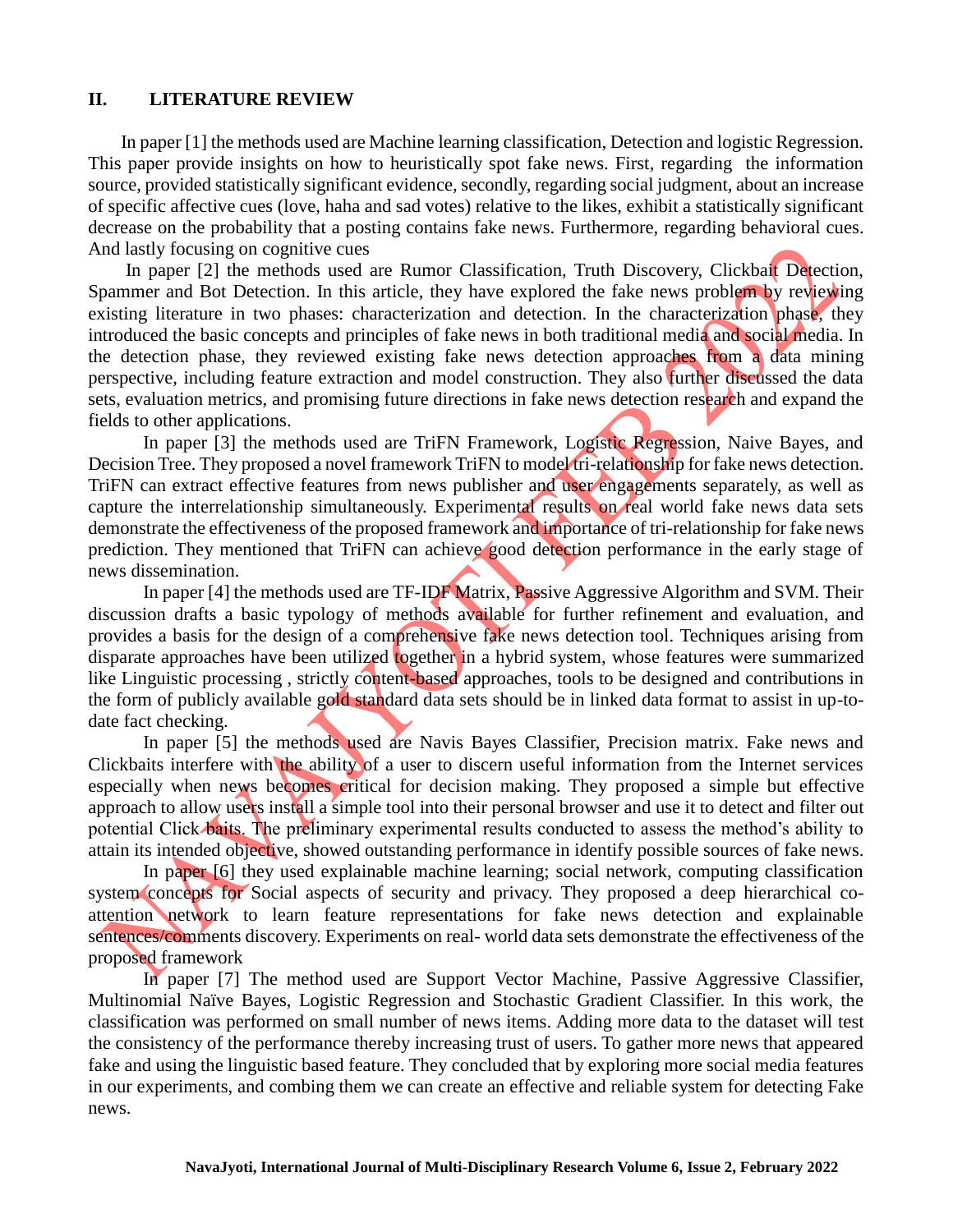### **III PROBLEM SPECIFICATION**

Fake news is one of the biggest problem and concern in our world where it is all digitalised and digitally connected. Fake news detection is no longer limited it spreads like wildfire. It is impacting millions of people every day. The question is how do we deal with such a sensitive issue? Millions of articles are being given out every day on the internet – how do we tell real from the fake?. By turning to use of machine learning Algorithm, there are more chances to avoid this spread of hoaxes.

#### **IV. METHODOLOGY**

Machine learning process consists of the following steps:

- $\bullet$  Data collection and preparation
- **<sup>** $\Phi$ **</sup>** Feature selection
- $\Phi$  Algorithm choice
- $\Phi$  Parameters and model selection
- $\bullet$  Building a model
- $\Phi$  Testing the model

*Figure 1: Data Flow Diagram of Fake news Detection*

From the research papers gone through, we have learned that they have used various machine learning techniques to predict the fake news. We will implement some the required techniques using datasets, Jupyter notebook, and various python libraries such as pandas, numpy, sklearn etc. and write it in python code. For that we will download few of the datasets from kaggle.com and will try to train and test the data using required machine learning techniques. We will apply feature extraction techniques such as BOW, TFIDF and Count Vectorizer and then select the best classifier by applying classification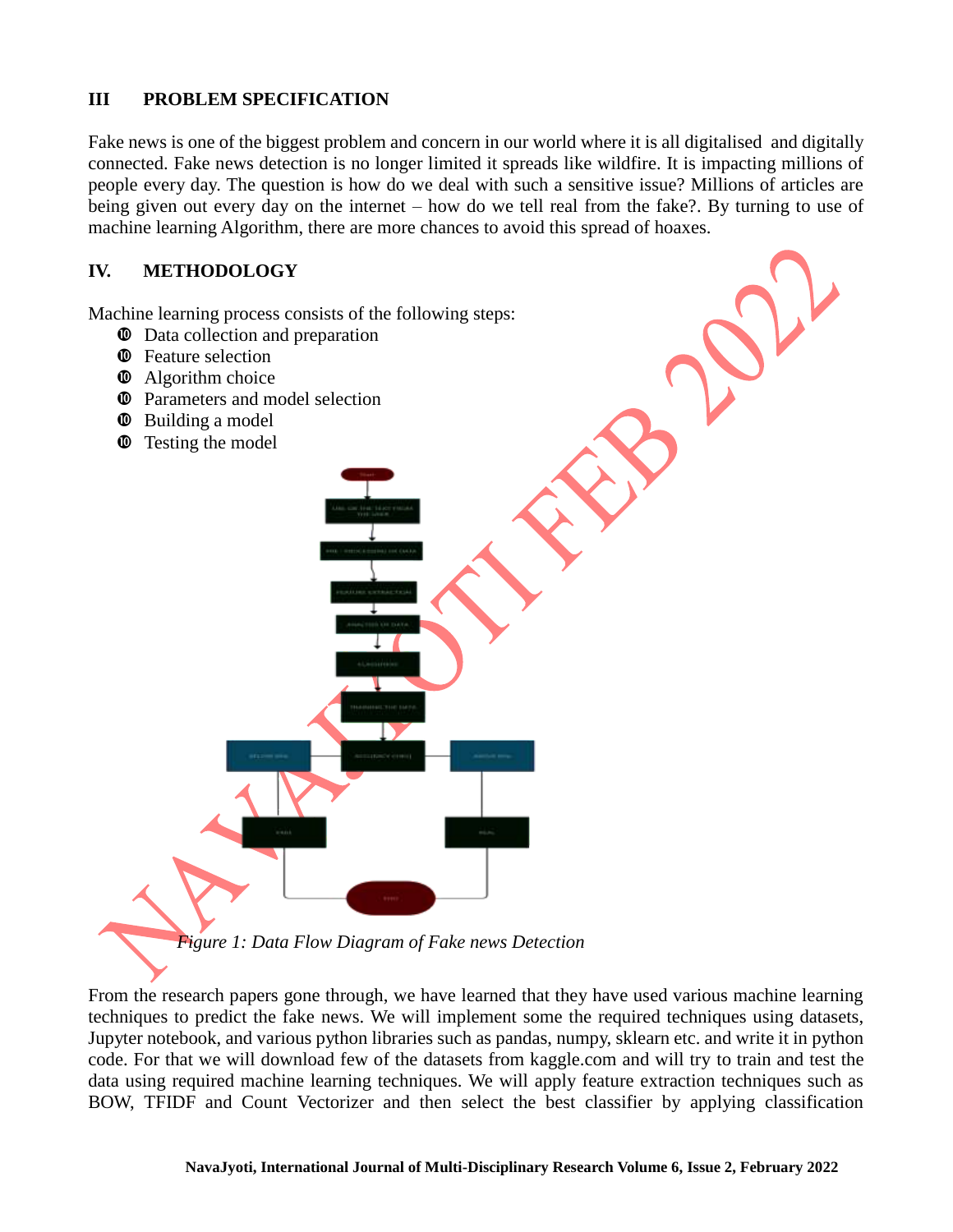techniques like Naïve bayes classifier and PAC. After the best model is selected, we will save in the disk for future predictions and dump the model in the disk using pickle.

### **V. WORKFLOW**

#### • **Create a GUI Interface**

- Where the user can insert a text to receive the result
- The system will analyse and classify whether the news is fake or real given the input datasets or the contents.
- **Pre-processing the data:** It is a core general skill where there are 4 main important steps.
	- Splitting of the data set in Training and Validation sets
	- Taking care of Missing values
	- Taking care of Categorical Features
	- Normalization of data set
- **Analysing of data**
	- checking excessive punctuation and biased vocabulary
	- read the content and publisher
	- read beyond
	- think before sharing
- **Feature Extraction**
	- Bag of words, TFIDF, Countvectorizer
	- classifiers- NBC, MNB, PAC
	- Confusion matrix

### • **Datasets Used**

The column for the dataset "fake news.csv" is of size  $6335 \times 4$ . This is the dataset used to train our program so that it can later give live predictions. This dataset was downloaded from kaggle.com site where they provide free datasets for the developers. This dataset was first uploaded in the Jupiter notebook folder in order to call the file in the python program when needed. These datasets are then trained and tested using various libraries and machine learning techniques imported.

# **VI. RESULTS**

Using the available data sets downloaded from the Kaggle, we were able to train and test the data sets using various Python libraries and Machine learning algorithms in Python code. The available datasets were trained and tested using the techniques so that it will be able to give live predictions in the user interface in the future. We studied various machine learning algorithms and methods and we were able to apply few techniques. We used Bag of words, Tf-idf Vectorizer and Count vectorizer for feature extraction and two classifiers namely Naïve bayes and Passive aggressive classifier to train and test the data and confusion matrix to check the performance of the algorithm by calculating the precision and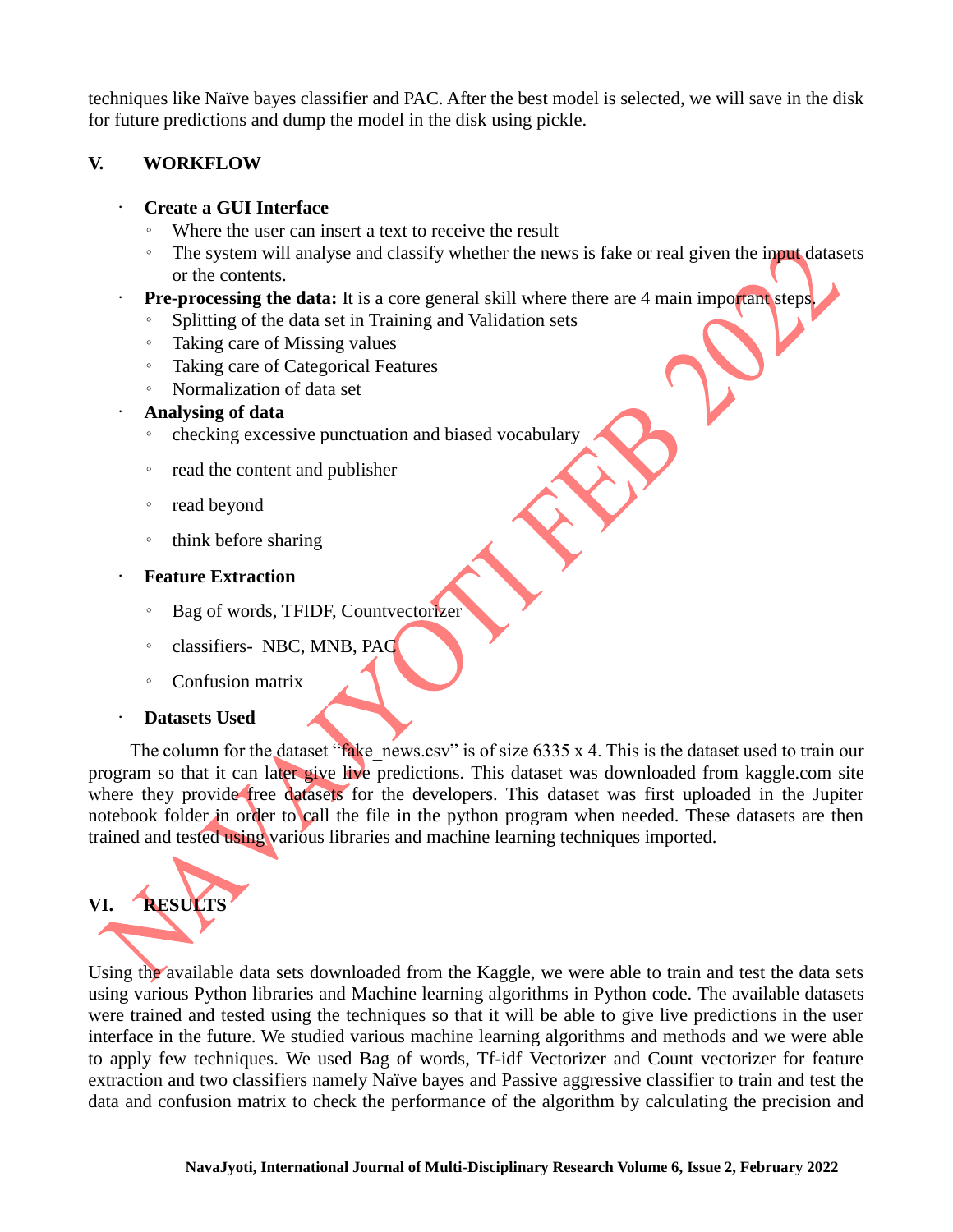recall. The accuracy for the Passive aggressive classifier came out to be the highest with 93.69% accuracy. The best model was saved in the disk for future predictions.

# **VII. CONCLUSIONS AND FUTURE SCOPE**

Due to the inherent relationship among publisher, news and social engagements during news dissemination process on social media, we propose a novel framework. We worked on different classification model. The model achieved accuracy to predict whether the news is fake or real. While going through the research papers we have come across many of the existing techniques used in machine learning, few have tried to implement and have concluded with the applied technique. We have learned about various other python libraries that is imported for the code to run by exploring more social media features in the experiments, and combining them we can create an effective and reliable system for detecting Fake news. It's better we do our own newsgathering first. Read beyond, check the author and other news outlets. There are several interesting future directions.

First, it's worth to explore effective features and models for early fake news detection, as fake news usually evolves very fast on social media. At last, how to identify low quality or even malicious users spreading fake news is important for fake news intervention and mitigation. Since the best model i.e. Passive aggressive classifier is saved in the disk, therefore for future work, the python code written in Jupyter notebook will be combined together with the HTML and CSS code written in Sublime Text 3 in a VS Code editor through flask. After the best model is saved, using pickle, the model will be dumped into the disk. The interface will be then able to predict whether the news is fake or real.

## **REFERENCES**

[1] Automatic Detection of Fake News on Social Media Platforms by Christian Janze Goethe, University Frankfurt Theodor and Marten Risius, University of Mannheim (Pacific Asia Conference on Information Systems(PACIS 2017 Proceedings))

[2] Fake News Detection on Social Media:A Data Mining Perspective by Kai Shuy, Amy Slivaz, Suhang Wangy, Jiliang Tang, and Huan Liu Computer Science & Engineering, Arizona State University, Tempe, AZ, USA 2016

[3] Beyond News Contents: The Role of Social Context for Fake News Detection by Kai Shu Arizona State University, Suhang Wang Penn State University and Huan Liu Arizona State University WSDM '19, Melbourne, VIC, Australia, February 11–15, 2019.

[4] Kai Shu, Limeng Cui, Suhang Wang, Dongwon Lee, and Huan Liu. 2019. dEFEND:Explainable Fake News Detection. In The 25th ACM SIGKDD Conference on Knowledge Discovery and Data Mining (KDD '19), August 4–8, 2019, Anchorage, AK, USA. ACM, New York, NY, USA

[5] https://data--flair-training.cdn.ampproject.org/v/s/data-flair.training/blogs/advancedpython-project-detecting-fake-news/amp

[6] https://www.pantechsolutions.net/fake-news-detection-using-machine-learning

[7] Detecting fake news in Social Media Networks by Monther Aldwairi, Ali Alwahedi, Social Media as information source, 2014